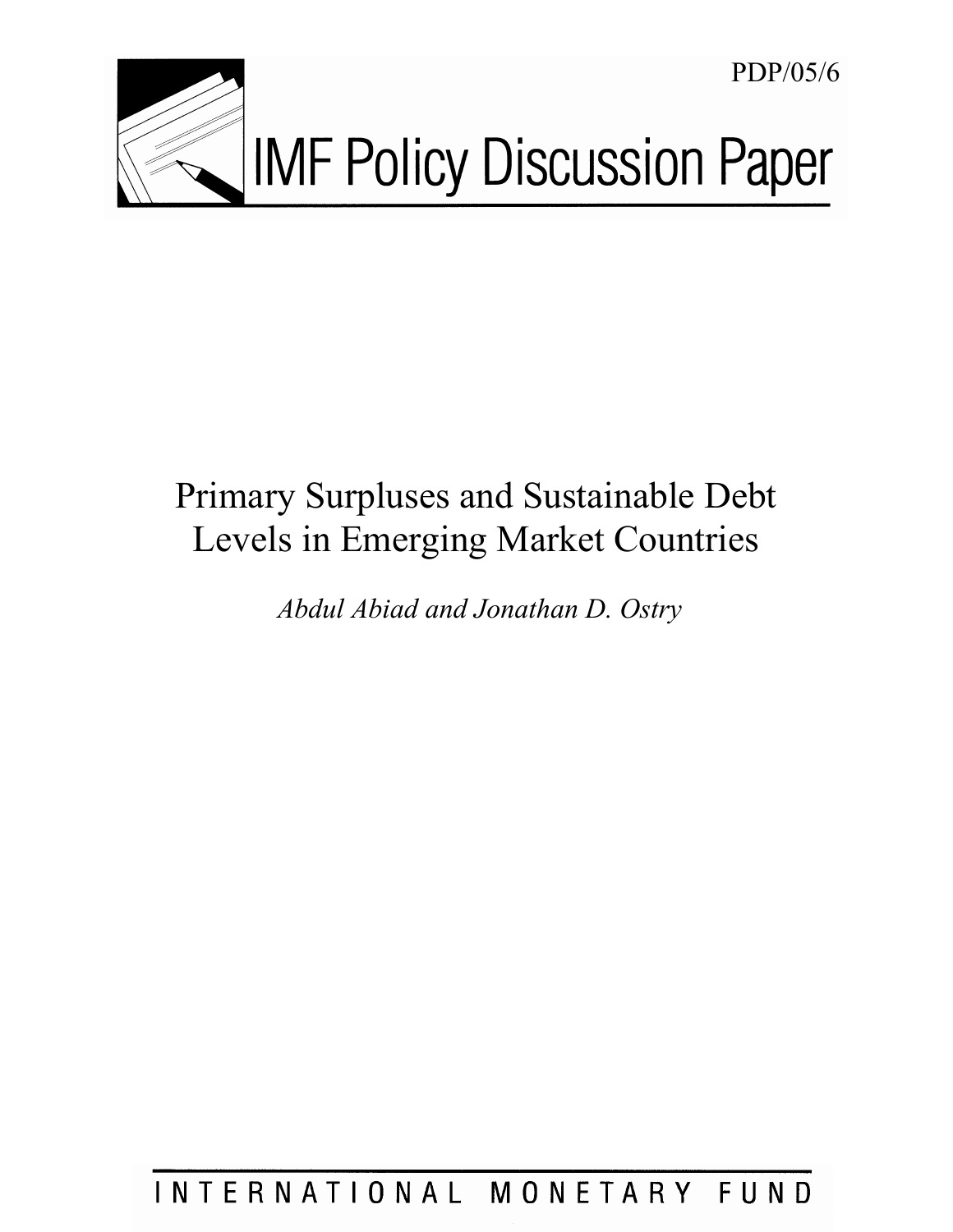© 2005 International Monetary Fund PDP/05/6

#### **IMF Policy Discussion Paper**

#### Research Department

#### **Primary Surpluses and Sustainable Debt Levels in Emerging Market Countries**

Prepared by Abdul Abiad and Jonathan D. Ostry<sup>1</sup>

September 2005

**Abstract**

**This Policy Discussion Paper should not be reported as representing the views of the IMF.** The views expressed in this Policy Discussion Paper are those of the author(s) and do not necessarily represent those of the IMF or IMF policy. Policy Discussion Papers describe research in progress by the author(s) and are published to elicit comments and to further debate.

This paper aims to put some constraints on the way primary surpluses are projected when making assessments of public debt sustainability. Projections should be tied either to the country's historical track record in generating surpluses—if the institutional and other factors accounting for this track record are expected to persist—or to some model that links primary surpluses to their fundamental determinants, either on the basis of constant institutions and policies or a credible reform program. History-based or model-based primary surplus projections provide a useful benchmark for judging the realism of fiscal forecasts underlying debt sustainability calculations. Together with information on future growth and interest rates, the primary surplus projections can be used to generate measures of overborrowing, and the magnitude of adjustment needed to return debt to a sustainable level.

JEL Classification Number: H6

Keywords: Primary surplus; public debt sustainability

Author(s) E-Mail Address: aabiad@imf.org; jostry@imf.org

<sup>&</sup>lt;sup>1</sup> The authors gratefully acknowledge the comments and suggestions on an earlier draft of Raghu Rajan and participants at a meeting of the IMF's Research Committee in fall 2004. Remaining deficiencies are, as always, the authors' responsibility.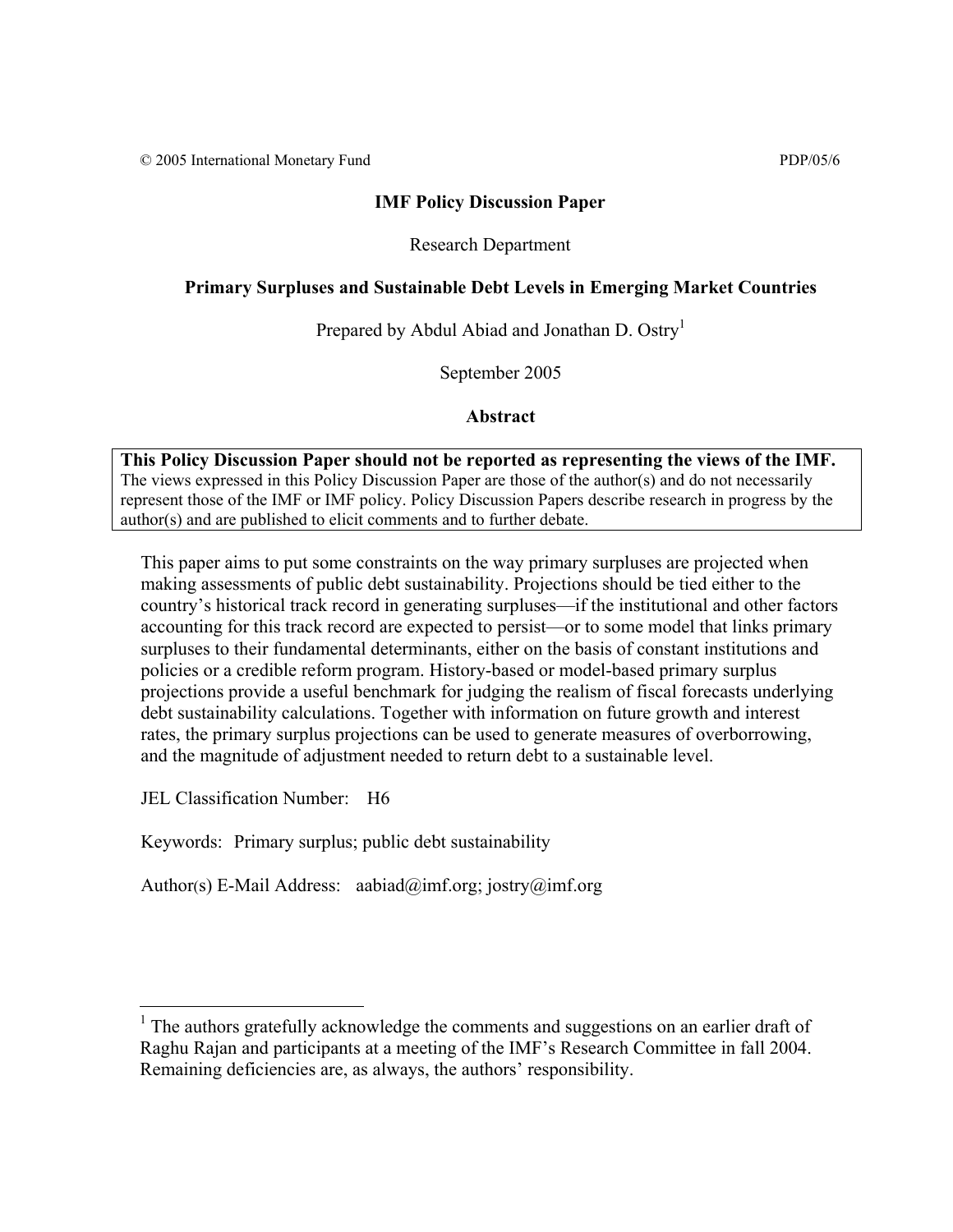### Tables

| 3. |  |
|----|--|

## Figures

| $1 \quad$ |  |
|-----------|--|
|           |  |
| 3.        |  |

## Page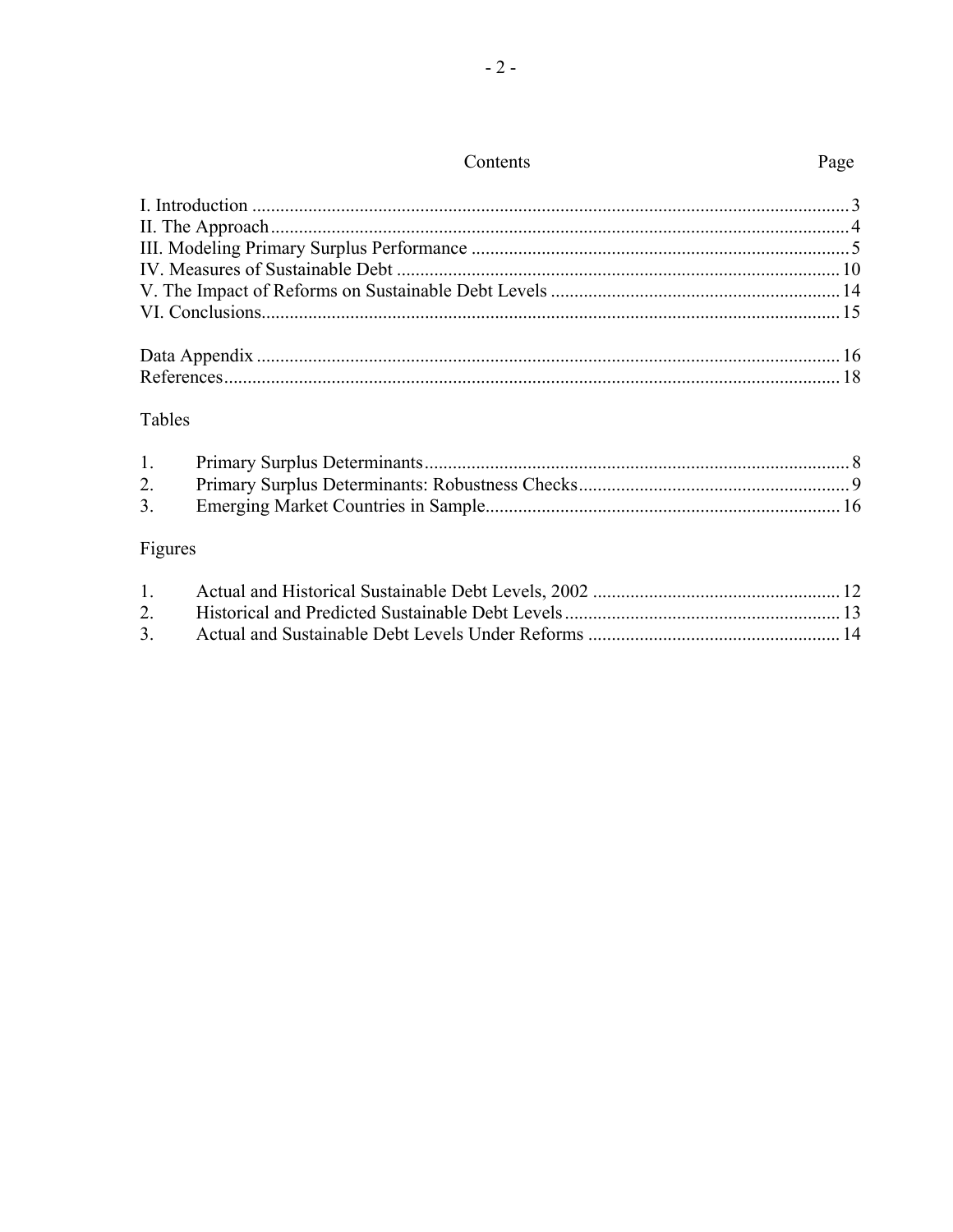#### **I. INTRODUCTION**

The IMF's approach to gauging public debt sustainability rests on making projections of a range of macroeconomic variables, including growth, interest rates, the exchange rate, and the primary surplus. In the context of Fund-supported programs, these paths can be more optimistic than recent historical experience might suggest, because one intention of such programs is to create a structural break in performance—in the case of capital account crises that have their origin in concerns about fiscal solvency, for example, through fiscal reforms that should reduce the vulnerabilities that have led a country to experience a crisis. At the same time, there remains a danger that the assumed break with the past (say, in the form of a sharp and sustained increase in the primary surplus) may not be plausible, either judged against the country's historical experience—even in past periods of significant fiscal effort including under a previous Fund-supported program—or against the experience of a peer group of other countries with similar characteristics. While judgment will always be an integral component of any medium-term fiscal forecast, useful cross-checks—based on what a country has been able to achieve in the past or what the cross-country evidence suggests countries with similar characteristics have been able to sustain—can only add to the realism of the fiscal forecasts underpinning debt sustainability analyses.<sup>2</sup>

The IMF's shareholders have also been worried about an optimistic bias in debt sustainability analyses undertaken by the Fund, particularly in program countries where country teams could face a conflict of interest (as partial "owners" of the program). Such concerns were reflected, for example, in the G-7 Communiqué following the 2005 Spring Meetings of the IMF and World Bank, where more "independence of debt sustainability analysis" was called for. While the present paper is silent on whether any such bias exists or on the need for a separation of debt sustainability analysis, it does see benefit in crosschecking fiscal projections from debt sustainability analyses with those obtained using alternative approaches (such as those developed below) as a possible way to limit shareholders' concerns. In this vein, the approach developed here should be viewed as complementing the debt sustainability template approach that is used in the Fund.

 Below an attempt is made to put some more discipline on primary surplus projections, by linking these either to a country's historical experience—including in past periods of peak effort if the conditions that made such effort possible are plausible going forward—or to a model of surplus-generating capacity that links surpluses to fundamentals. The model can also be used to gauge the impact of reforms on surplus-generating capacity, allowing for richer forecasts, depending on implementation and sustainability of various reforms.

 $\overline{a}$ 

 $2^{2}$  Debt sustainability analyses in the context of Fund-supported programs have generally been highly optimistic—with sharp reductions in public debt projected over three years, but actual public debt rising over the same horizon. While the main culprits appear to be below-the-line items (skeletons such as banking crises but also currency depreciations), and lower-thanprojected growth, slippages in the fiscal balance have also contributed (IMF, 2004).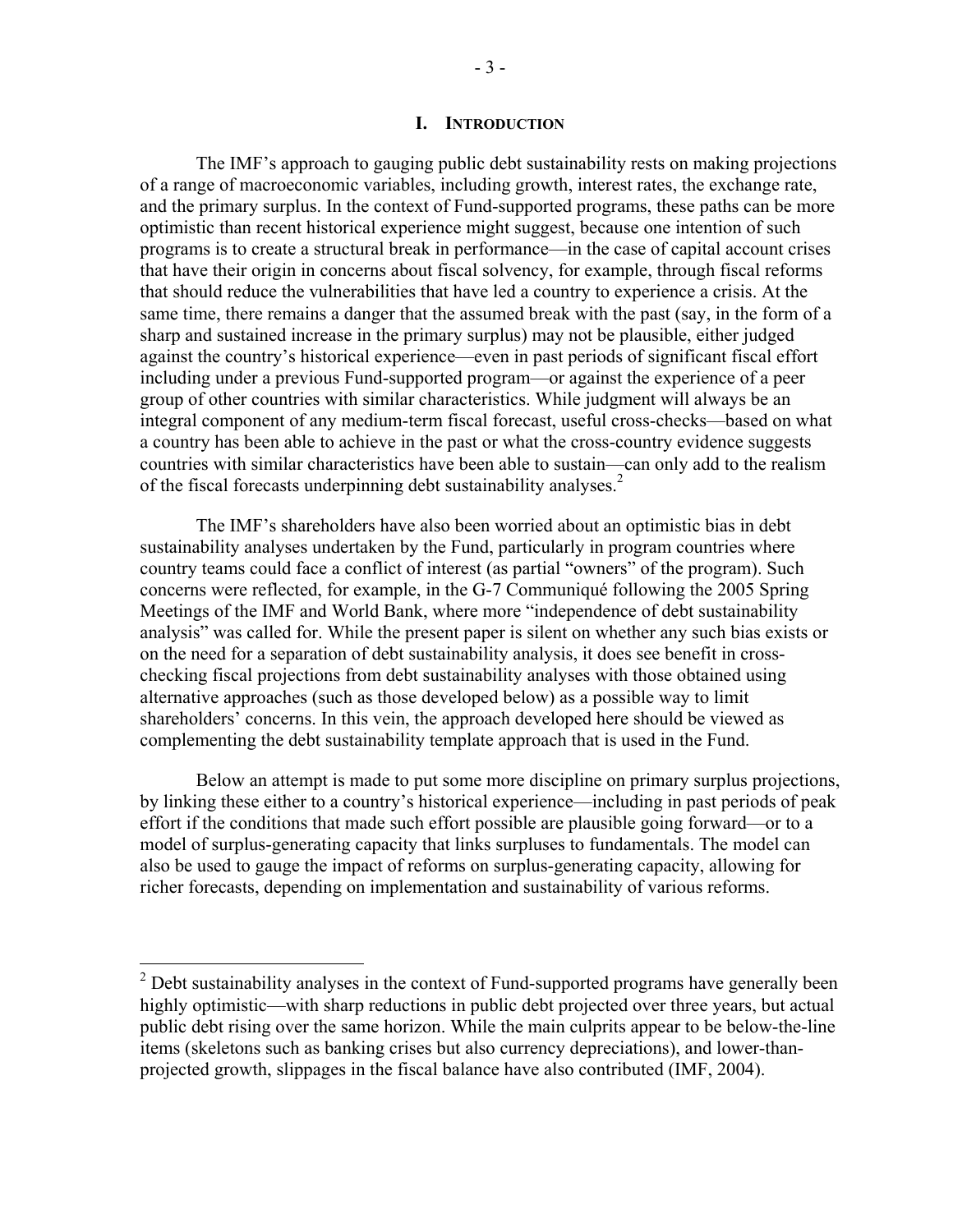A second focus of the paper is to draw implications of the projected path of future surpluses for the sustainable level of public debt—where sustainability is used here to denote the maximum debt level consistent with intertemporal solvency (rather than to capture notions of illiquidity at a point in time). By linking judgments about the sustainable debt level to history-based or model-driven assessments of future surplus-generating capacity, estimates of sustainable debt can be obtained and compared with actual debt levels to gauge the extent of overborrowing (the amount by which actual debt exceeds future surplusgenerating capacity). Estimates of sustainable debt can be used to guide policy—providing a broad objective that countries can aim for. (By contrast, the debt-stabilizing primary balance, with its focus on the surplus level that stabilizes debt near its current level, has little normative content.) If overborrowing is significant, then reforms that could boost surplusgenerating capacity need to be considered (higher surplus-generating capacity implying higher sustainable debt), but if these are insufficient to close the gap, then other measures e.g., reforms to enhance the economy's growth potential or write-downs to reduce the value of current debt commitments—would also need to be put on the table.

 An important omission from the present approach is the need to incorporate uncertainty, which affects not only the level of surplus needed to guard against insolvency, but also raises issues related to illiquidity. The current analysis also does not account for the possibility of virtuous cycles where improvements in fiscal performance have positive effects on growth and/or interest rates. These issues deserve to be tackled in future research.

#### **II. THE APPROACH**

 The proposed approach aims to consider a number of possible scenarios for the future path of a country's primary surplus, and to draw implications for a country's sustainable debt level. Specifically, one can draw on some combination of four basic scenarios for the surplus:

- (1) Average historical performance based on surpluses generated in the past.
- (2) Extraordinary performance in periods of exceptional effort that could be repeated: e.g., a reformist post-crisis government or a Fund-supported program with strong ownership.
- (3) Utilizing existing institutions fully based on a model linking surplus-generating capacity to institutional and other fundamental factors. Future fiscal behavior could be in line with country fundamentals—this could involve fiscal effort to the degree that the country is underperforming relative to its characteristics at present.
- (4) Raising institutional quality through reforms, again based on the estimated impact of such reforms in the model—say, by assuming that the country over time acquires the same institutional quality as a regional leader.

 For instance, if the country has always underperformed in the past, but is signing on to an IMF-supported program where some improvement in fiscal performance is expected during the life of the program (but possibly not beyond), then an appropriate projected path for the surplus might be (3) during the course of the program, reverting to (1) after the program is over. On the other hand, if one is optimistic about the reforms a country is likely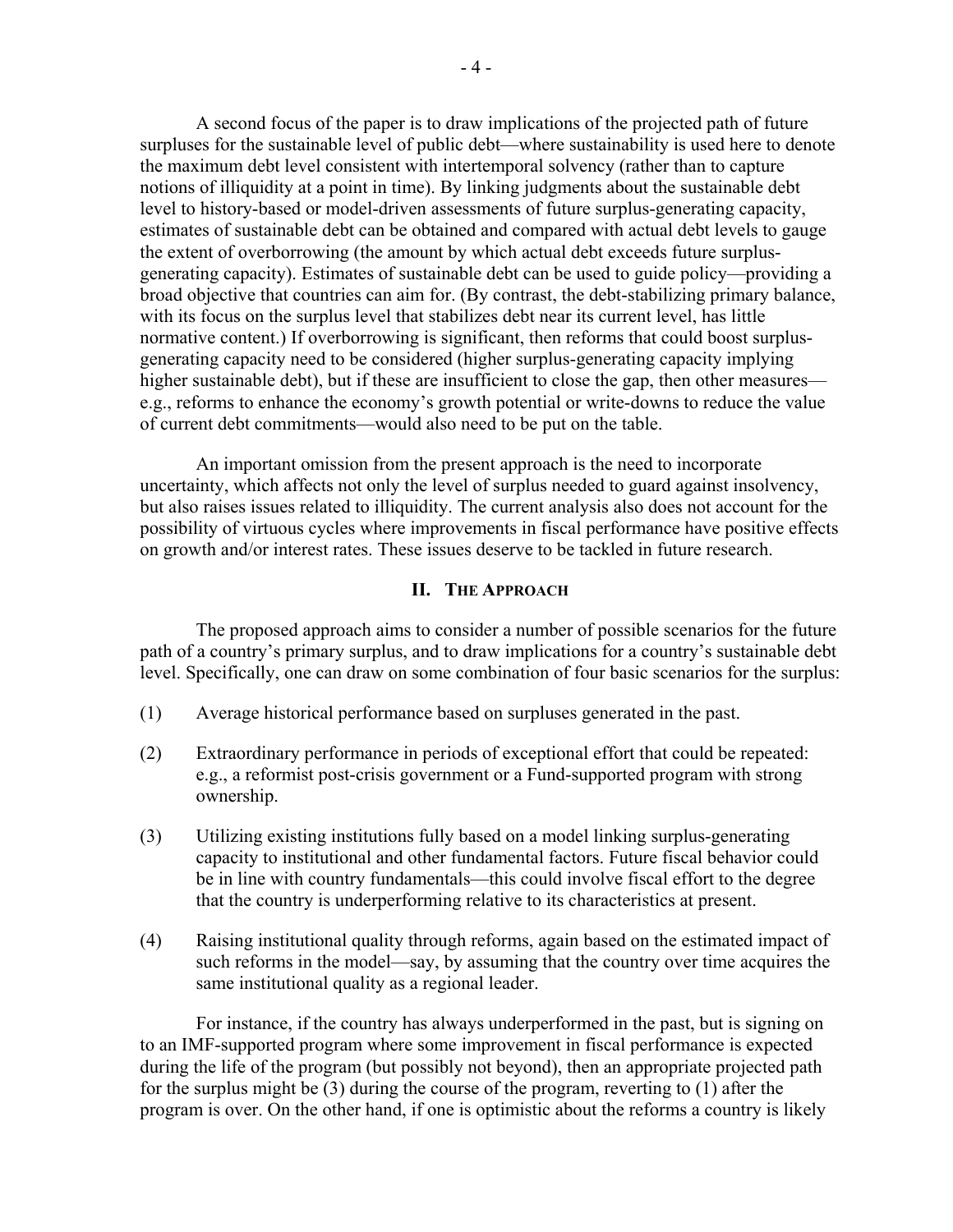to undertake, surpluses could be determined by (3) for the initial years as the country comes up to the level of its fundamentals and (4) subsequently as it improves its institutions.

 Once a plausible path of the surplus is at hand, it can be used to generate an estimate of sustainable debt, the level that can be serviced given the path of growth, interest rates, and future surplus-generating capacity. Of course this notion of sustainability does not deal with liquidity issues: debt may be below our estimate of sustainable debt, yet in response to shocks the country may still run into servicing problems by being illiquid at a point in time. Such issues, however, are best addressed in a stochastic setup, and are left for future research.<sup>3</sup>

 The final step involves comparing sustainable and actual debt levels in a sample of emerging market countries. For some (a minority), current debt levels appear to be in a comfortable range—that is, somewhat below maximum sustainable levels based on plausible future paths for the primary surplus. For many others, however, actual debt appears to be well above sustainable levels. The model linking surplus-generating capacity to fundamentals can be used to make an assessment of whether macro policies or institutional reforms alone can plausibly be relied upon to close the gap between actual and sustainable debt, by raising future surplus-generating capacity. While in some cases it can, in others it would appear that a broader menu of options—including measures to enhance the growth potential of the economy, or debt write-downs—would be needed to reduce the extent of excessive debt.

 The remainder of this paper is organized as follows. Section III develops and estimates a model of primary surplus-generating capacity in a broad sample of emerging market countries. Section IV looks at a variety of possible measures of sustainable debt, those based on historical surplus behavior (both in average terms and in periods of exceptional fiscal effort) and those based on the model's predictions about future surplusgenerating capacity. Comparisons are made between actual debt levels and estimates of sustainable debt, distinguishing cases of large overborrowing, moderate overborrowing, and instances where countries do not appear to have excessive public debt. Section V considers the impact of policy and institutional reforms on the projected path of primary surpluses in a subset of the sample, and draws some implications for sustainable debt levels in these countries. Section VI draws out the main conclusions and some policy implications.

#### **III. MODELING PRIMARY SURPLUS PERFORMANCE**

The empirical model used here is a version of the one proposed by Bohn (1998) and generalized in IMF (2003), augmented to include a range of determinants of primary surplus behavior apart from the level of public debt. Specifically, Bohn argued that an implication of

<u>.</u>

 $3$  In principle, the primary surplus model could be combined with a stochastic macro model to generate projections of future debt and probabilities of reaching certain debt thresholds at a point in time. This approach not only takes into account the role of surplus-generating capacity in determining sustainable debt, but also the stochastic shocks hitting the economy: for details on such a risk management approach, see Celasun, Debrun, and Ostry (2005).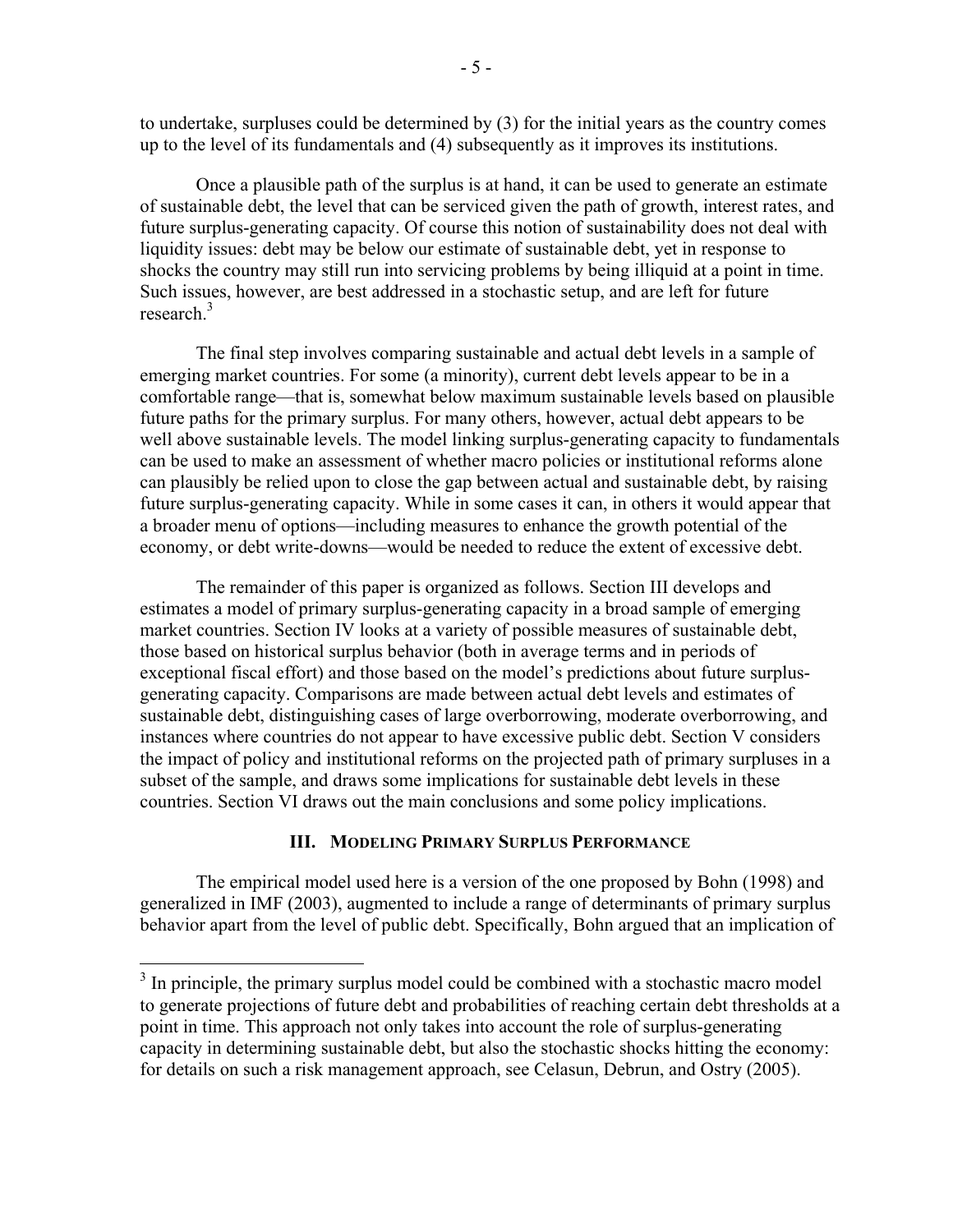the government's intertemporal budget constraint is that, in a regression of the primary surplus against the lagged level of public debt, the coefficient on the latter should be positive and significant. In other words, satisfaction of the intertemporal budget constraint requires that an increase in public debt should elicit an increase in the primary surplus to ensure that public debt does not explode. Bohn showed, in fact, that a strictly positive coefficient on public debt is sufficient to establish long-run sustainability of the debt position.

Of course, the level of primary surplus a country chooses to run is likely to be influenced by a range of variables other than lagged debt. Here we follow a reduced-form approach to examine some potential determinants, along the lines of work set out in IMF (2003) and Mendoza and Oviedo (2004). Specifically, we consider a range of variables to evaluate the contribution of economic, political, and institutional factors in fiscal effort. Our reduced-form specification is of the form:

$$
p_{i,t} = \alpha_i + \beta \cdot d_{i,t-1} + \gamma' X_{i,t} + \varepsilon_{i,t}
$$

where  $p_{i,t}$  is the ratio of primary balance to GDP in country *i* at time *t*;  $\alpha_i$  is a countryspecific intercept (fixed effect);  $d_{i,t-1}$  is the debt-to-GDP ratio at the end of the previous period; *Xi*,*t* is a vector of additional determinants of the primary balance unrelated to the long-run solvency requirement; and  $\varepsilon_{i,t}$  is an error term. Bohn (1998) focuses mainly on the debt term in the above equation, while IMF (2003) and Mendoza and Oviedo (2004) examine some, though not all, of the variables that are considered below, and for a subset of the sample and time period considered here. One important wrinkle in the empirical analysis is that we allow for possible nonlinearities in the relationship between debt and fiscal effort, by including a spline for debt at a threshold of 50 percent of GDP. The spline provides a better fit than the addition of higher powers of the debt-to-GDP variable; and among the various spline thresholds, a threshold at a debt-to-GDP ratio of 50 percent maximizes the adjusted R-squared.

A number of variables apart from debt are likely to affect a country's surplusgenerating capacity. Economic determinants include the output gap to control for the effects of the business cycle; oil and non-oil commodity prices to control for the impact of commodity price movements on the fiscal position of commodity-exporting countries; and (the logarithm of) CPI inflation to capture possible effects of inflation on the fiscal balance, such as those described by Patinkin (1993). Finally, we would like to include a proxy for the capacity of a country's fiscal institutions to deliver primary surpluses. As is well known, a key factor distinguishing fiscal structures in emerging market countries from those in advanced economies is the relatively low revenue-to-GDP ratio in the former group; this motivates us to use the revenue-to-GDP ratio as a more or less direct proxy for a country's surplus-generating capacity. However, this measure has a number of shortcomings, not least that it is related to the primary surplus through an accounting identity. To get around this problem, as a robustness check we use the lagged—rather than the contemporaneous revenue ratio, and we also consider robustness of the results to other measures of the quality of fiscal institutions (to capture medium-run surplus-generating capacity), including whether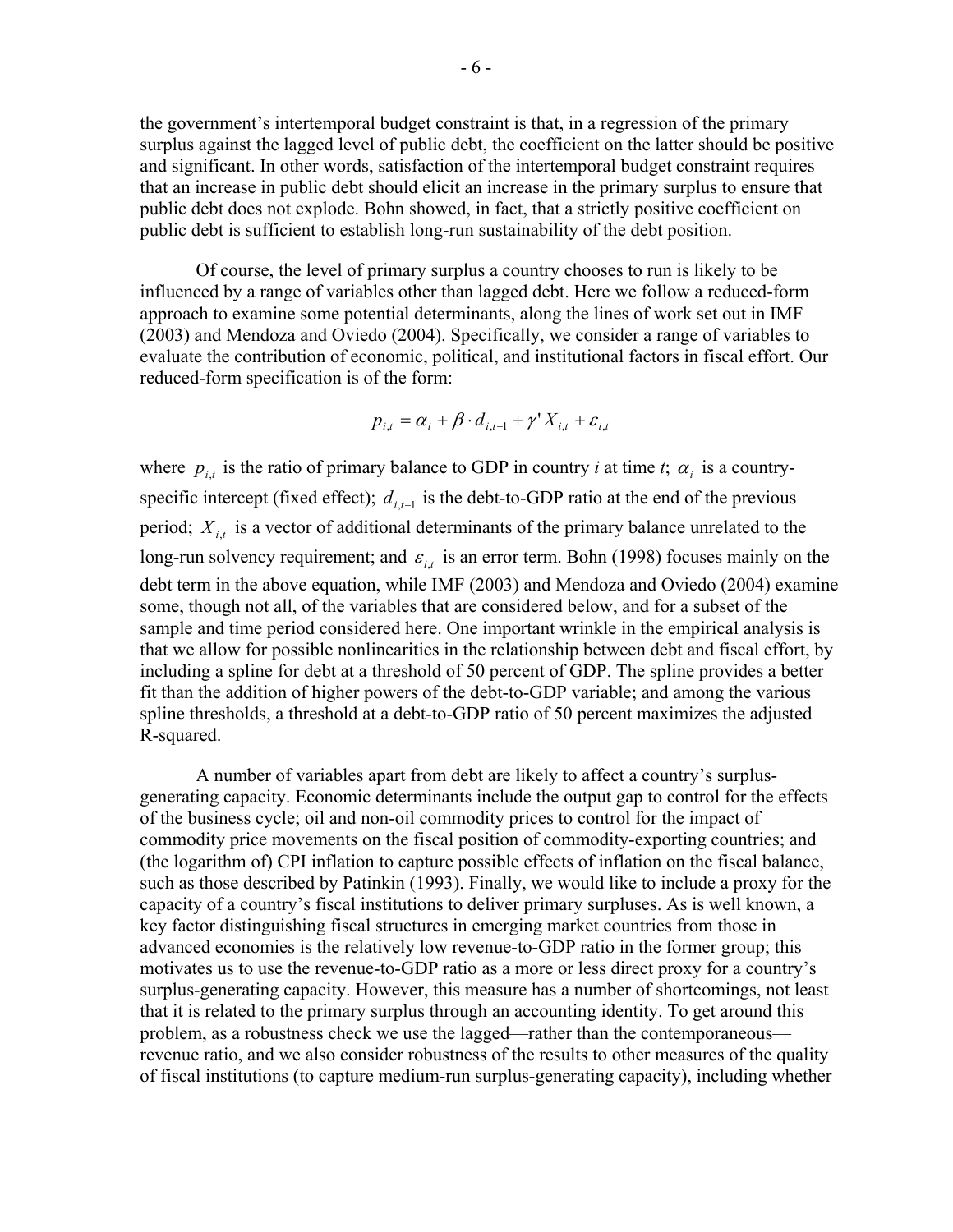the country has a fiscal responsibility law, and whether it has an explicit medium-term fiscal framework $4$ 

 We also include a number of noneconomic factors that may influence fiscal effort. A parliamentary and presidential election dummy variable captures possible political pressure on spending in election years, leading to weaker fiscal performance. The political constraints measure of Henisz (2000) captures the role of checks and balances in determining fiscal outcomes. Finally, we explore the influence of international financial institutions by including a dummy variable if a country has an IMF-supported program in a given year.

The model is estimated using generalized least-squares with cross-sectional weights and country fixed effects. The sample covers 31 emerging market countries over 1990-2002; the variables, and the main shortcomings in the data set, are described in the Data Appendix. Results shown in Table 1 suggest that all variables are correctly signed and significant. Specifically:

- In line with Bohn (1998) and IMF (2003), we find that primary surpluses in emerging markets respond positively to increases in debt at low to moderate levels of debt, indicating a desire to satisfy the intertemporal budget constraint (column 1). But when the debt ratio becomes sufficiently high (in this case more than 50 percent of GDP), the primary surplus becomes only marginally responsive to further increases in debt. This result suggests that at sufficiently high debt levels emerging market countries respond much more weakly to satisfying government solvency constraints.
- Stronger fiscal institutions, proxied by the revenue ratio (column 2), are associated with better surplus-generating capacity (rather than offset, say, by higher spending).
- Primary surpluses also respond in the expected fashion to other economic factors such as the business cycle, inflation, and commodity and oil prices (columns 3 and 4). When the output gap falls (i.e., output gets closer to potential), the surplus rises due to cyclical effects on revenues and expenditures. When inflation rises, the surplus rises, possibly reflecting Patinkin effects if expenditures are fixed in nominal terms, or  $b$ racket-creep effects on tax revenues.<sup>5</sup> Commodity and oil prices influence the primary balance of commodity and oil exporters in the expected fashion.

 $\overline{a}$ <sup>4</sup> A number of alternative aspects of the quality of fiscal institutions have been used in the literature, such as those constructed by Von Hagen (1992), Perotti and Kontopoulos (2002), and Alesina and others (1998). But each of these studies covers only a small set of countries—European countries in Von Hagen, OECD countries in Perotti and Kontopoulos, and Latin American countries in Alesina and others—and hence could not be used for our larger sample.

 $<sup>5</sup>$  The positive effect of inflation on primary surpluses may also result from higher inflation</sup> being associated with greater price volatility and higher real interest rates, thus requiring greater fiscal effort to safeguard debt sustainability.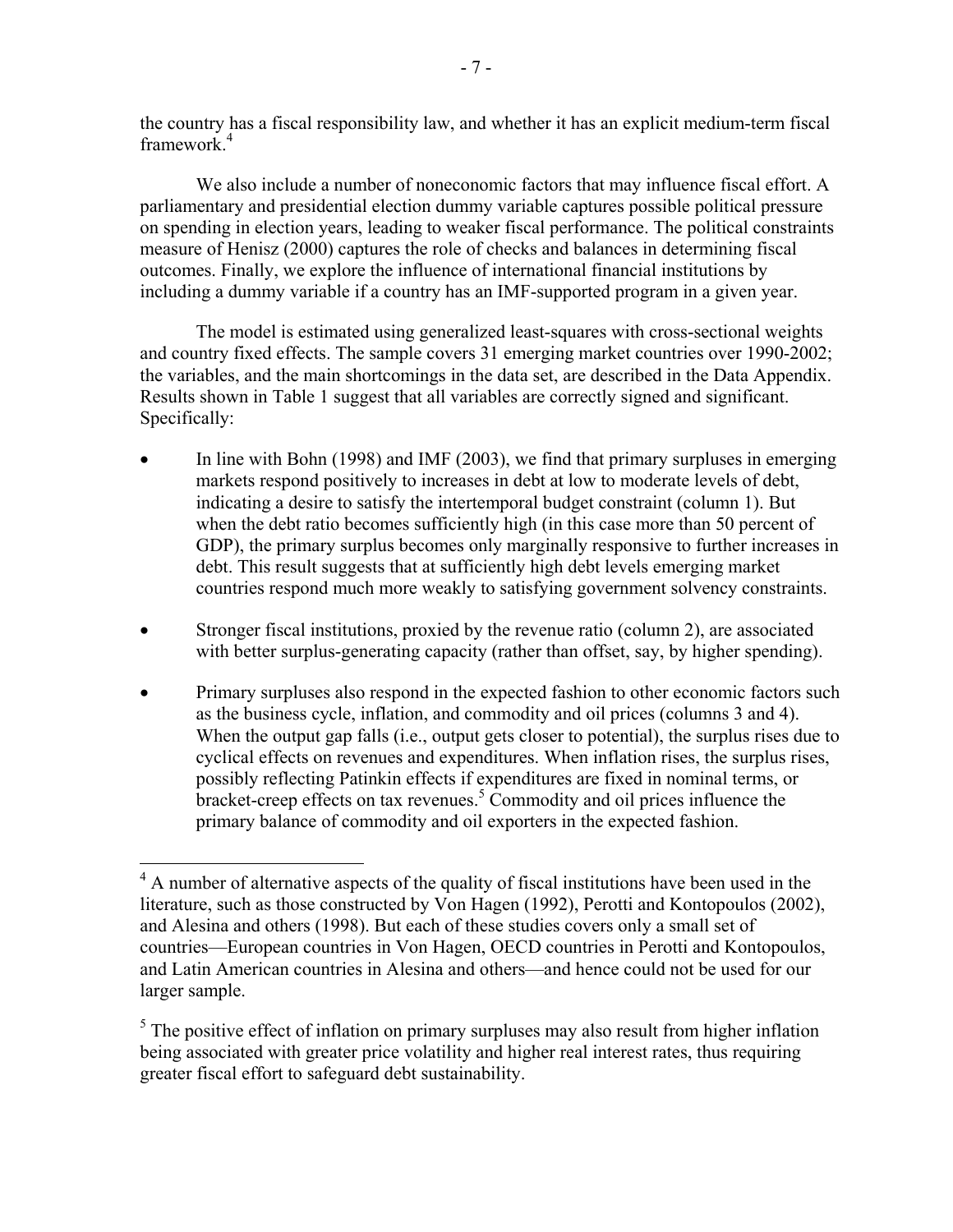|                               | Dependent Variable: Primary Surplus |              |              |              |              |
|-------------------------------|-------------------------------------|--------------|--------------|--------------|--------------|
|                               | (1)                                 | (2)          | (3)          | (4)          | (5)          |
| Debt/GDP                      | 0.06                                | 0.05         | 0.09         | 0.10         | 0.08         |
|                               | $(3.98)$ ***                        | $(3.01)$ *** | $(5.59)$ *** | $(6.24)$ *** | $(6.69)$ *** |
| Spline at 50%                 | $-0.04$                             | $-0.03$      | $-0.08$      | $-0.09$      | $-0.07$      |
|                               | $(1.88)$ *                          | (1.59)       | $(3.78)$ *** | $(4.83)$ *** | $(4.47)$ *** |
| Revenue/GDP                   |                                     | 0.24         | 0.14         | 0.24         | 0.20         |
|                               |                                     | $(4.88)$ *** | $(2.96)$ *** | $(4.78)$ *** | $(5.28)$ *** |
| Output $\text{gap}^1$         |                                     |              | $-0.10$      | $-0.12$      | $-0.11$      |
|                               |                                     |              | $(4.10)$ *** | $(4.94)$ *** | $(4.94)$ *** |
| Commodity prices <sup>2</sup> |                                     |              | 0.10         | 0.10         | 0.09         |
|                               |                                     |              | $(2.05)$ **  | $(2.17)$ **  | $(2.49)$ **  |
| Oil prices $2$                |                                     |              | 0.07         | 0.06         | 0.06         |
|                               |                                     |              | $(2.86)$ *** | $(2.58)$ *** | $(3.90)$ *** |
| Log(inflation)                |                                     |              |              | 1.30         | 1.37         |
|                               |                                     |              |              | $(5.68)$ *** | $(7.48)$ *** |
| Election year                 |                                     |              |              |              | $-0.16$      |
|                               |                                     |              |              |              | $(1.75)$ *   |
| Checks and balances           |                                     |              |              |              | 0.94         |
|                               |                                     |              |              |              | $(2.69)$ *** |
| IMF-supported program         |                                     |              |              |              | 0.92         |
|                               |                                     |              |              |              | $(5.90)$ *** |
| No. of countries              | 31                                  | 31           | 31           | 31           | 31           |
| Observations                  | 325                                 | 325          | 325          | 325          | 325          |
| Adj. R-squared                | 0.58                                | 0.63         | 0.63         | 0.67         | 0.68         |

Table 1. Primary Surplus Determinants

Note: Estimation method is generalized least squares using cross-section weights, with country-specific intercepts (not reported). Absolute value of robust *t* -statistics are in parentheses.

1/ Potential minus actual output.

2/ Applies to oil exporters and commodities exporters only.

• Political and institutional variables also matter: surpluses are lower in election years, are higher in years when a country has an IMF-supported program, and are higher when political institutions (the checks and balances measure) are stronger (column 5).

These results are robust to various alternative specifications (Table 2). Using a random-effects econometric specification does not alter the signs or significance of any of the debt and economic control variables. The political and institutional variables also retain their sign, but the checks-and-balances measure loses significance, as does the election year dummy. The IMF program variable remains significant in the random-effects regression. The results are also robust to inclusion of time fixed effects in the regression. Though not reported in Table 2, the results are not affected by replacing the contemporaneous revenue ratio (which is correlated with the primary surplus through an accounting identity) with the average of the ratio over the previous two years (which is not).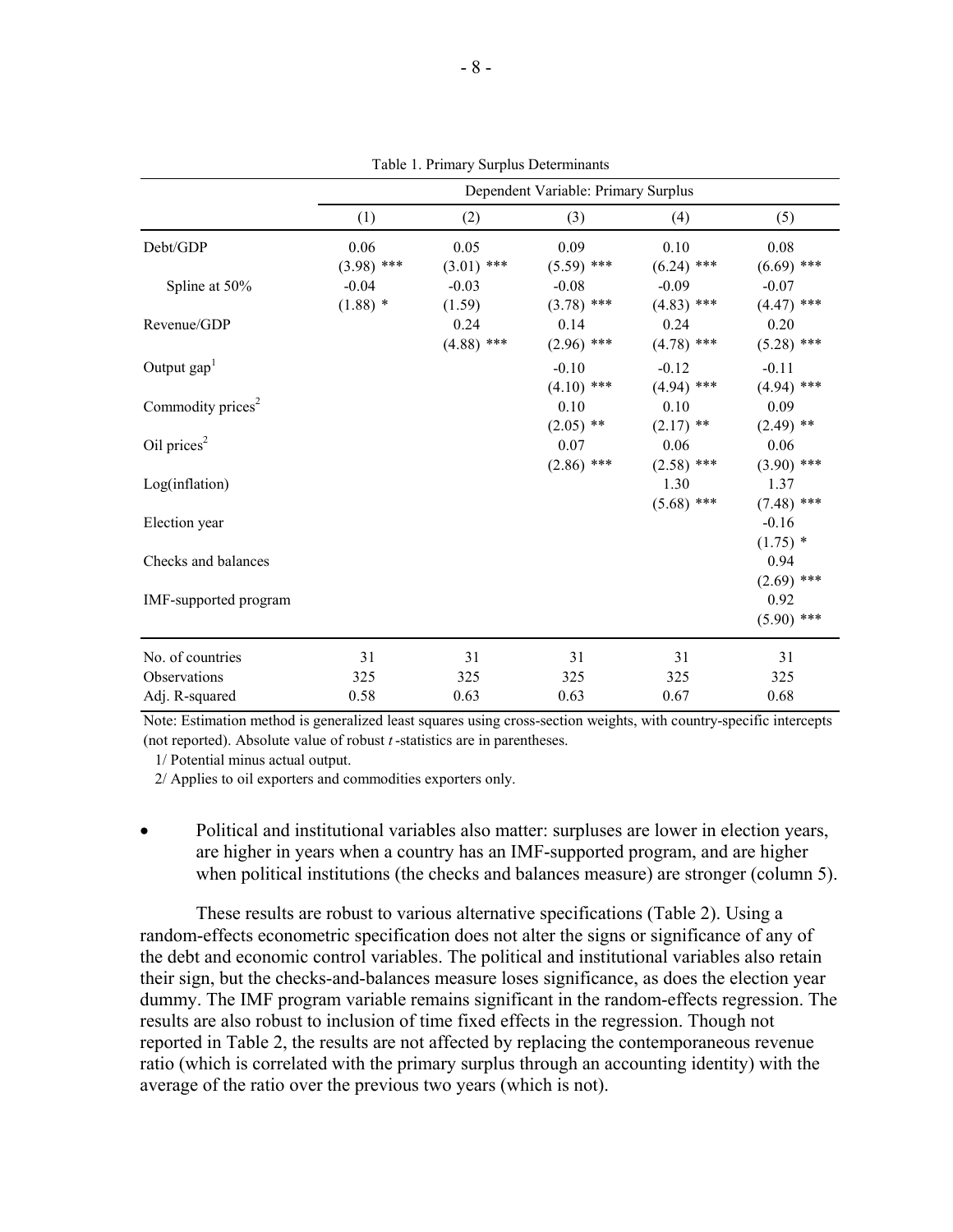|                               | Benchmark    | Random<br>Effects | Arellano-<br>Bond |              | With Alternative Fiscal<br><b>Institution Measures</b> |               |
|-------------------------------|--------------|-------------------|-------------------|--------------|--------------------------------------------------------|---------------|
| Debt/GDP                      | 0.08         | 0.08              | 0.09              | 0.06         | 0.04                                                   | 0.04          |
|                               | $(6.69)$ *** | $(4.64)$ ***      | $(3.16)$ ***      | $(3.86)$ *** | $(2.54)$ **                                            | $(2.54)$ **   |
| Spline at 50%                 | $-0.07$      | $-0.08$           | $-0.04$           | $-0.05$      | $-0.02$                                                | $-0.02$       |
|                               | $(4.47)$ *** | $(3.64)$ ***      | (1.35)            | $(2.51)$ **  | (1.22)                                                 | (1.24)        |
| Revenue/GDP                   | 0.20         | 0.10              | 0.42              | 0.25         | 0.27                                                   | 0.27          |
|                               | $(5.28)$ *** | $(3.35)$ ***      | $(5.41)$ ***      | $(5.49)$ *** | $(6.00)$ ***                                           | $(6.00)$ ***  |
| Output $\text{gap}^1$         | $-0.11$      | $-0.15$           | $-0.10$           | $-0.13$      | $-0.14$                                                | $-0.14$       |
|                               | $(4.94)$ *** | $(4.12)$ ***      | $(2.40)$ **       | $(6.19)$ *** | $(6.47)$ ***                                           | $(6.45)$ ***  |
| Commodity prices <sup>2</sup> | 0.09         | 0.11              | 0.07              | 0.07         | 0.06                                                   | 0.06          |
|                               | $(2.49)$ **  | $(2.02)$ **       | (1.40)            | (1.63)       | (1.43)                                                 | (1.44)        |
| Oil prices <sup>2</sup>       | 0.06         | 0.11              | 0.12              | 0.05         | 0.05                                                   | 0.05          |
|                               | $(3.90)$ *** | $(5.71)$ ***      | $(6.99)$ ***      | $(2.23)$ **  | $(2.10)$ **                                            | $(2.11)$ **   |
| Log(inflation)                | 1.37         | 1.49              | 1.85              | 1.29         | 1.39                                                   | 1.39          |
|                               | $(7.48)$ *** | $(3.44)$ ***      | $(2.86)$ ***      | $(5.79)$ *** | $(10.07)$ ***                                          | $(10.03)$ *** |
| Election year                 | $-0.16$      | $-0.17$           | $-0.09$           | 0.04         | 0.09                                                   | 0.09          |
|                               | $(1.75)$ *   | (0.62)            | (0.36)            | (0.27)       | (0.63)                                                 | (0.61)        |
| Checks and balances           | 0.94         | $-0.41$           | 1.63              | 3.02         | 2.94                                                   | 2.94          |
|                               | $(2.69)$ *** | (0.58)            | $(1.66)$ *        | $(7.69)$ *** | $(7.65)$ ***                                           | $(7.64)$ ***  |
| IMF-supported program         | 0.92         | 0.76              | 0.37              | 0.89         | 0.86                                                   | 0.86          |
|                               | $(5.90)$ *** | $(2.51)$ **       | (1.02)            | $(4.40)$ *** | $(4.21)$ ***                                           | $(4.21)$ ***  |
| Fiscal responsibility law     |              |                   |                   | $-0.21$      |                                                        | $-0.07$       |
|                               |              |                   |                   | (0.34)       |                                                        | (0.11)        |
| Medium-term fiscal framework  |              |                   |                   |              | 1.31                                                   | 1.30          |
|                               |              |                   |                   |              | $(3.50)$ ***                                           | $(3.45)$ ***  |
| Lagged primary surplus        |              |                   | 0.08              |              |                                                        |               |
|                               |              |                   | (1.29)            |              |                                                        |               |
| No. of countries              | 31           | 31                | 32                | 30           | 30                                                     | 30            |
| Observations                  | 325          | 325               | 292               | 275          | 275                                                    | 275           |

Table 2. Primary Surplus Determinants: Robustness Checks

Note: Absolute value of robust *t*-statistics are in parentheses.

1/ Potential minus actual output.

2/ Applies to oil exporters and commodities exporters only.

A more stringent test to control for simultaneity is to use the Arellano-Bond estimator, which differences the equation to eliminate country fixed effects and then instruments for the differenced right-hand-side variables with their lagged levels. In this specification, lagged debt, the revenue-to-GDP ratio, the output gap, inflation, oil prices, and the checks-and-balances measure retain their significance, but the other indicators lose significance. The results (not reported) are unchanged if we replace the dependent variable by the cyclically adjusted primary balance, except of course that the output gap loses its significance in this case. Finally, the last columns look at alternative proxies for the quality of fiscal institutions, allowing for the possibility that countries that passed fiscal responsibility legislation or established a medium-term fiscal framework succeeded in improving their surplus-generating capacity over time (we use lagged measures of these variables since our priors are that these effects, if they operate, will not be evident contemporaneously). The results are mixed, with the medium-term fiscal framework variable significant and correctly signed, but with the fiscal responsibility legislation variable insignificant (possibly because in some of the countries such legislation has been passed to offset the impact of weak fiscal institutions). The results are the same whether the revenue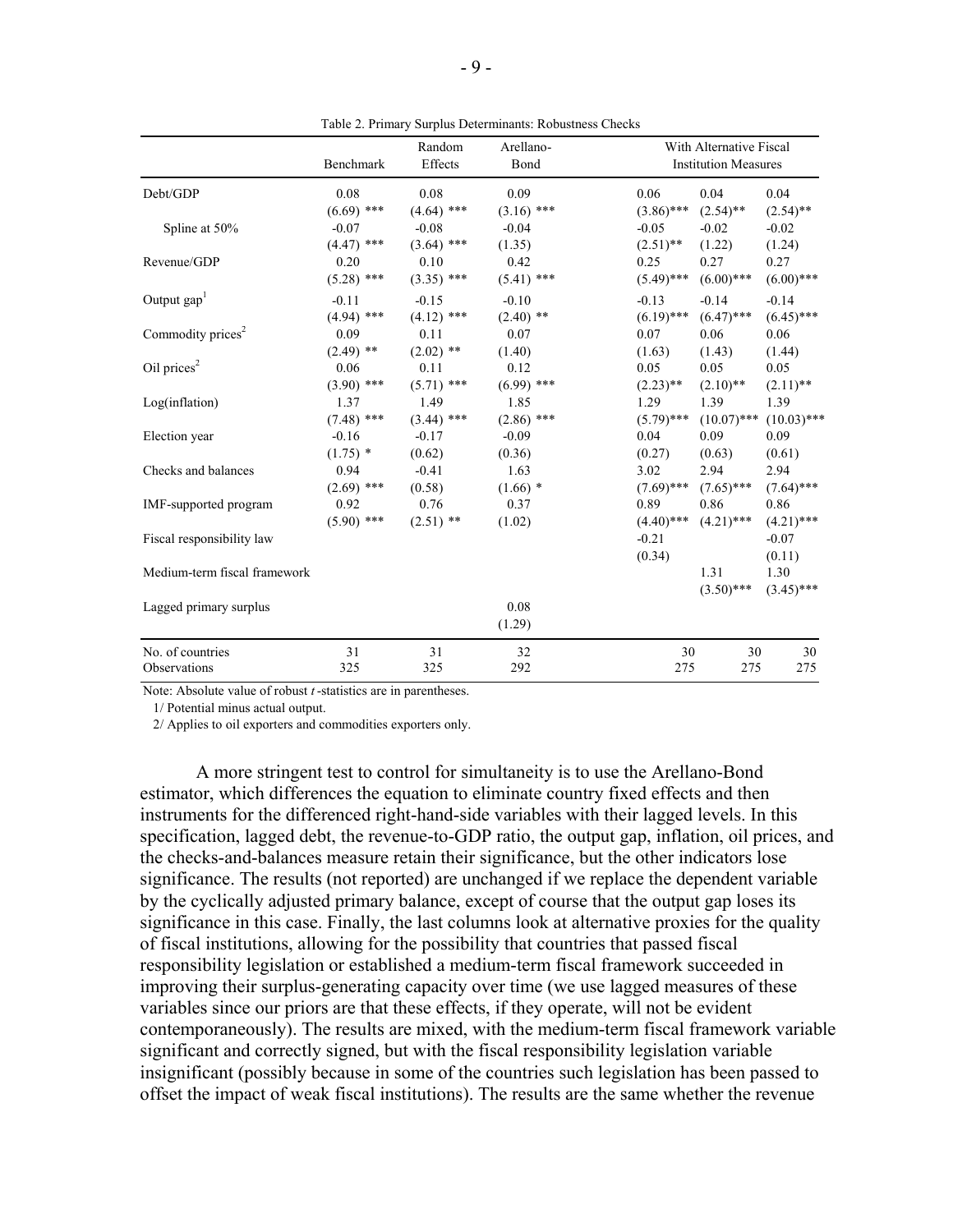ratio is included or not as a regressor, suggesting that these alternative measures capture aspects of the fiscal regime other than the revenue ratio.

 The regressions can be used to generate fitted values for the primary surplus, and these can then form the basis of projections of future primary surpluses to generate measures of sustainable debt, as discussed above. These are done in the following section. Note that the standard error of the predicted value of the primary surplus varies with the value of the righthand-side variables, but is about 0.6 percent of GDP on average. So in analyzing predicted primary surpluses, a 95 percent confidence interval would be the predicted value, plus or minus 1.2 percent of GDP. This is, admittedly, a wide interval. But to be evenhanded, one advantage of the present approach is that it can at least quantify the degree of uncertainty associated with fiscal forecasts, something that is clearly much more difficult in the absence of an empirical model, where uncertainty may be left unquantified.

#### **IV. MEASURES OF SUSTAINABLE DEBT**

To construct sustainable debt measures, we begin with the period budget constraint:

$$
d_{t} = \left(\frac{1+r_{t}}{1+g_{t}}\right) \cdot d_{t-1} - p_{t}
$$
  

$$
d_{t} \approx (1+r_{t} - g_{t}) \cdot d_{t-1} - p_{t}
$$

where  $d_t$  is the debt-to-GDP ratio at the end of period *t*,  $p_t$  is the ratio of the primary balance to GDP in period *t*, and  $g_t$  is the growth rate of GDP in period *t*. Forward substitution for  $d_{t+1}$ ,  $d_{t+2}$ , etc. gives our first and most general forward-looking expression for the debt at time *t* that can be sustained given future primary surpluses:

$$
d_{t} = \sum_{i=1}^{\infty} \frac{p_{t+i}}{\prod_{j=1}^{i} \left( \frac{1 + r_{t+j}}{1 + g_{t+j}} \right)}
$$

 This formula can be used if one assumes a time-varying path for the surplus, and real interest and growth rates, as is the case, for example, in the reform scenarios in Section V. If, on the other hand, one assumes a constant path for these variables, the formula simplifies to:

$$
d_t = \sum_{i=1}^{\infty} \frac{p}{\left(\frac{1+r}{1+g}\right)^i} = \frac{p}{r-g}
$$

which is what is used in this section. In the following calculations we use the sample average of external and domestic real interest rates for *r*, weighted by the share of external debt in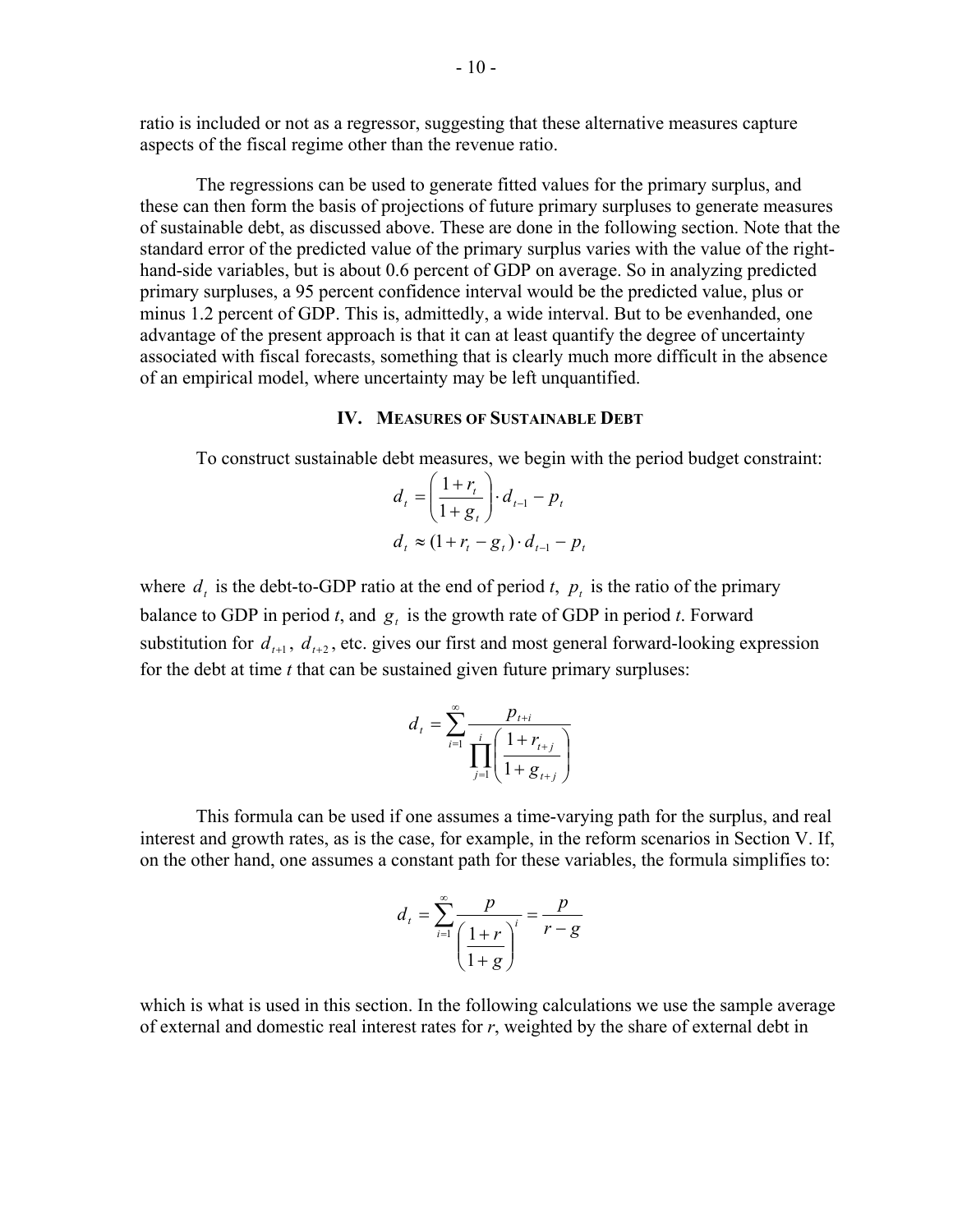total public debt, and we use average real GDP growth over the sample period for  $g<sup>6</sup>$ . For  $p$ , we will use any of the alternative measures of surplus-generating capacity discussed above i.e., those based on the model, or based on average or exceptional historical performance. The constraints imposed by the short sample and large number of countries suggests that there is much scope to refine the calculations by improving the country-specific inputs used.

Figure 1 depicts two measures of sustainable debt.<sup>7</sup> The first is based on average—a median of the eight overlapping three-year periods is used to eliminate the effect of outliers—surpluses actually achieved in the 1990-2002 sample. The second is based on the best five-year performance in the sample. One way to look at the results is to view sustainable debt under the first option as giving a reasonable approximation in cases where the factors that constrained fiscal behavior in the past are likely to continue to be binding in the future. To the degree that the country can do better over time, the resulting estimate of sustainable debt under the first option is likely to be an underestimate. On the other hand, the second option that uses the best five-year performance is likely to provide an overestimate of sustainable debt, not only because the policy effort that generated such a large surplus may not be sustainable over time, but also because of luck or random factors that caused the surplus to be temporarily high (e.g., the effect of an oil price boom in an oil-exporting country).

As a general matter, for the bulk of countries portrayed, actual debt is above sustainable debt, not only using average historical behavior to project the future, but even using the best five-year performance.<sup>8</sup> In a number of cases, actual debt is *much* larger than sustainable debt, and it is certainly questionable in such circumstances whether any reasonable amount of fiscal adjustment could be expected to bring actual debt down to a sustainable level. Some other mechanism, such as a restructuring or more favorable growth or interest rates than in the historical experience, would seem likely to be needed. There are, nonetheless, some exceptions—i.e., countries for which at least one of the measures of sustainable debt is above actual debt, and for which overborrowing is not a problem.

 $\overline{a}$ 

 $6$  To the degree that interest and growth rates in the 1990s may have been atypical for many emerging markets, as a robustness check we also use *r* and *g* calculated over a longer period, 1979-2002, when constructing sustainable debt levels. In general, the results using the longer sample suggest higher levels of sustainable debt, reflecting the smaller gap between *r* and *g* by which the future surpluses are deflated.

<sup>&</sup>lt;sup>7</sup> The figure shows the situation in 2002 (the last year for which all the data are available) as an illustration of the model; in many cases so much has transpired—including some restructurings—that the assessments could be quite different today. We exclude cases where either *p* or  $(r - g)$  is negative, since these do not provide useful benchmarks.

<sup>&</sup>lt;sup>8</sup> One could also allow for the possibility of virtuous cycles where good fiscal performance improves  $(r - g)$ . To get at this issue, we can ask what sustainable debt is using the best fiveyear outturn for  $(P/(r-g))$ . The results do indeed give higher sustainable debt, but not hugely so (a median improvement of about 3½ percent of GDP over the full sample.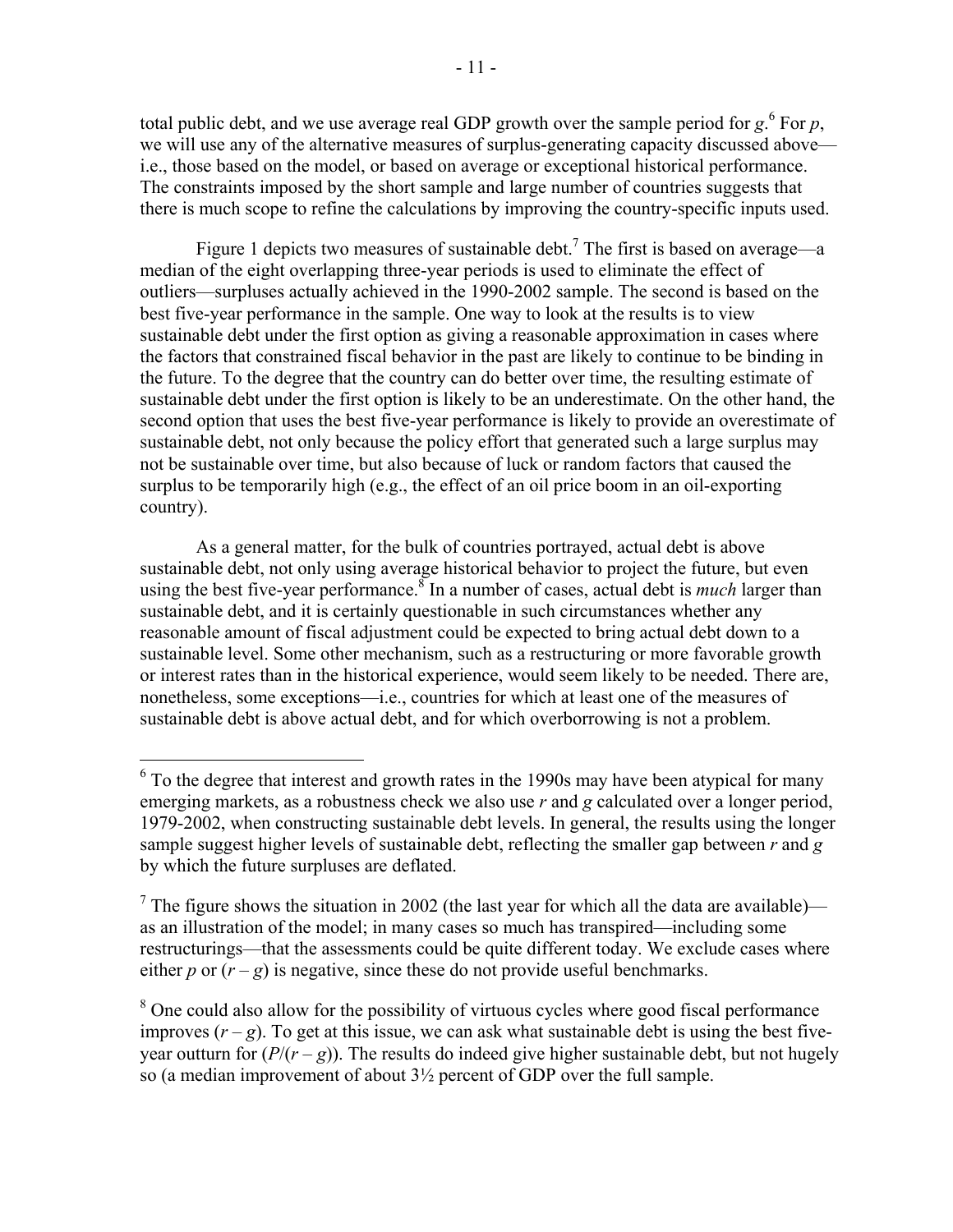

Figure 1. Actual and Historical Sustainable Debt Levels, 2002 1/ (In percent of GDP)

Sources: IMF, World Economic Outlook public debt database; IMF staff calculations. Zero or negative values are omitted.

1/ Based on the sample average of *r* and *g* .

For Latin America, four of the six countries in Figure 1 have an overborrowing ratio greater than unity, and debt levels in two countries (LA 2 and LA 4) are more than twice the sustainable debt measure even when the best five-year performance is used in the calculation. Other cases (LA 3 and LA 5) appear more ambiguous: while debt is above sustainable levels, steadfast fiscal adjustment might go a long way toward closing the gap, especially if it has favorable effects on growth and spreads. But there are cases (LA country 6, for example) where independent of the measure, debt appears sustainable, and others (such as LA country 1) where, at least according to the best five-year performance, debt is sustainable.

In other emerging markets, there is a similar range. Debt in EMEA 3 is about four times the sustainable level using either measure, while for the other countries overborrowing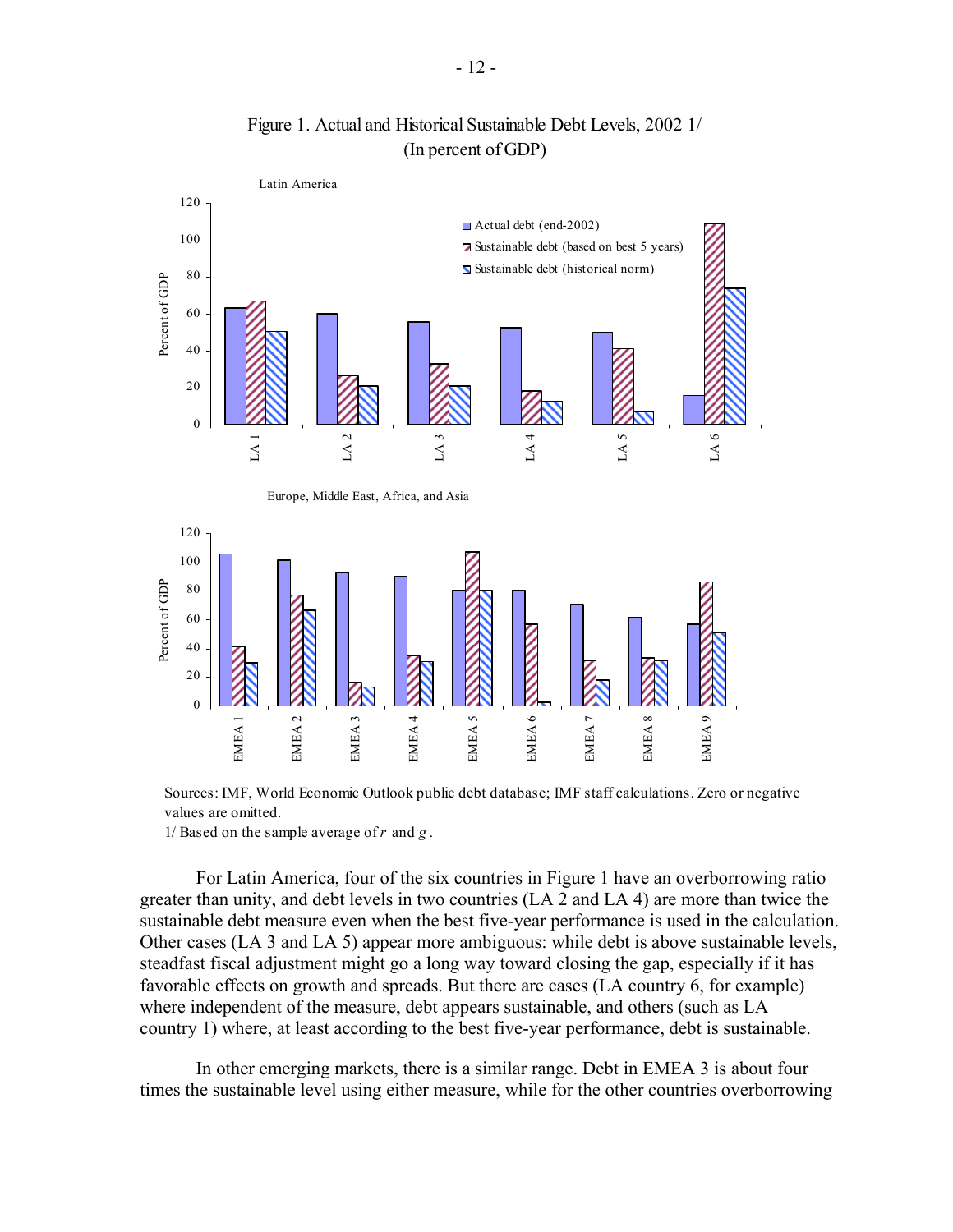appears to be more moderate. At the other extreme, overborrowing does not appear to be a problem in EMEA 5 or 9, at least based on the "best" measure of sustainable debt.

Figure 2 gives actual and sustainable debt based on the predicted values from the empirical model—the third option described in Section II. For comparison, sustainable debt based on average historical performance is also shown. The comparison is an interesting one, since it gives some notion of the degree to which countries have under- or overperformed relative to fundamentals. If the average historical measure of sustainable debt is lower than the predicted measure, then on average the country has tended to underperform, running primary balances that are smaller than its characteristics would predict, and vice-versa.



#### Figure 2. Historical and Predicted Sustainable Debt Levels (Percent of GDP)

Europe, Middle East, Africa, and Asia



Sources: IMF, World Economic Outlook public debt database; IMF staff calculations. Zero or negative values are omitted.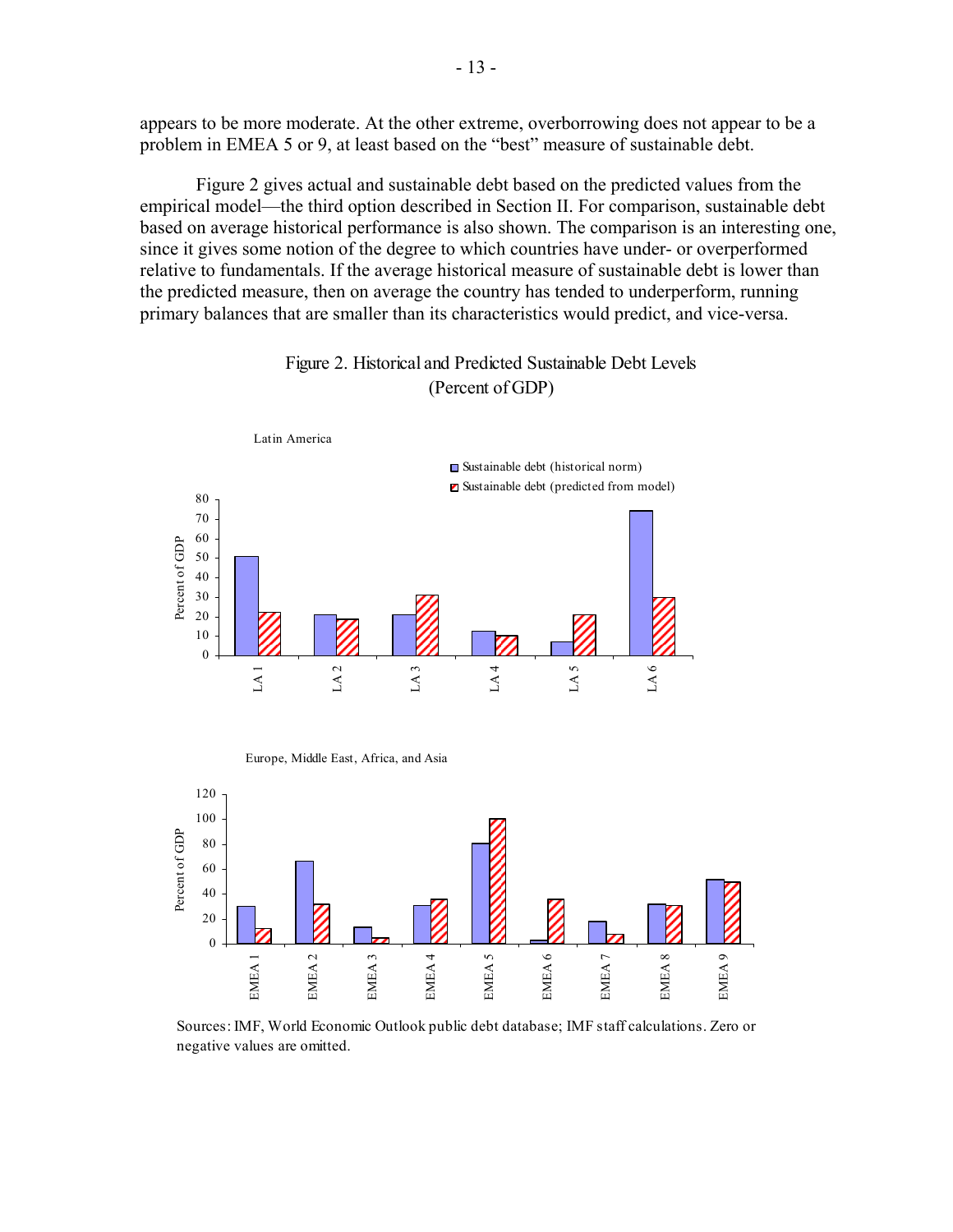It is critical to note that these comparisons relate only to performance relative to the regression. A country may be overperforming in that sense and yet be overborrowing, with actual debt higher than sustainable debt according to any measure. In these cases, debt needs to be brought down even though the country is actually making a considerable fiscal effort by running higher-than-predicted primary balances.

#### **V. THE IMPACT OF REFORMS ON SUSTAINABLE DEBT LEVELS**

 The final measure of sustainable debt considered in this paper is one that involves a reform scenario, in which countries gradually raise their primary surplus levels above the level predicted by the model. The notion is that, through reforms, countries might improve their characteristics, and thus their surplus-generating capacity, over time. We consider the reform scenario for a small subset of the countries in the sample, mainly to illustrate the impact of reforms on surplus-generating capacity and, thereby, on estimates of sustainable debt. Again for illustrative purposes, it is assumed that the countries' reforms bring them to a level of a regional "leader," taken here to be Chile for the Latin American region, and Korea or the EU average for the Asian and Europe-Middle East-Africa region, respectively.



#### Figure 3. Actual and Sustainable Debt Levels Under Reforms

Sources: IMF, World Economic Outlook public debt database; IMF staff calculations.

 Figure 3 illustrates the results and confirms that sustainable debt is somewhat larger under the reform scenario than when countries run surpluses according to their characteristics. The gains from reform are obviously determined entirely in this exercise by the distance between the countries' present fundamentals and those of the regional leader—a larger gap giving a larger improvement in surplus-generating capacity that, over time, raises the sustainable level of public debt for the country. For all but the first country in the figure, reforms do appear to be capable of bridging a large proportion of the gap between actual and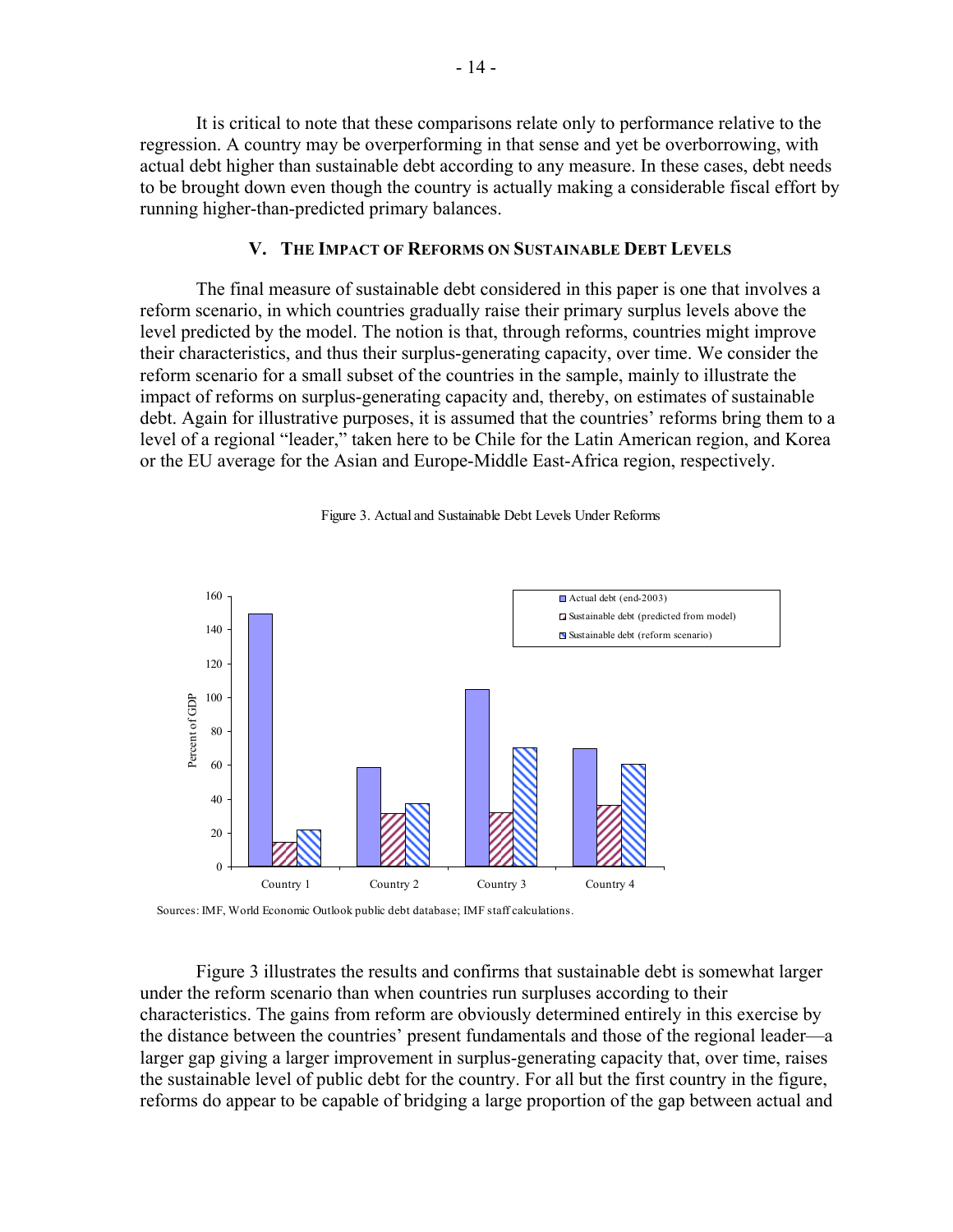sustainable debt, and probably in fact would do more than is indicated in the figure to the degree that growth would also pick up and spreads would decline under a reform scenario (factors not taken into account in this simple exercise). For the first country, however, reforms would still leave sizable excess debt.

#### **VI. CONCLUSIONS**

 This paper proposes a framework for projecting primary surpluses in the context of debt sustainability assessments under which surpluses may evolve according to one of a number of possible scenarios: the historical track record of the country; the primary surpluses achieved in periods of exceptional fiscal effort in the past, if the factors that made such effort possible are likely to be present going forward; the predicted primary surpluses based on some model that links country characteristics to surplus-generating capacity; or the predicted path of primary surpluses based on a model but augmented to include the effects on surplusgenerating capacity of reforms that are likely to be carried out; or even some combination of the above scenarios justified by the country case at hand.

 A plausible path of future primary surplus behavior can then be used to generate assessments of the sustainable level of public debt—that is, the level of debt that the country can have today without running into servicing difficulties in the future given reasonable expectations about future fiscal effort. Debt levels that are higher than the present value of the plausible primary surplus path indicate the need for reforms to improve the country's surplus-generating capacity, or to improve the difference between the growth rate and the real interest rate. In cases where the gap between actual and sustainable debt looks unlikely to be filled by plausible reforms, other measures—including a restructuring—would need to be on the table. In the foregoing, applying the model to debt levels at the end of 2002, emerging market country debt levels appear to span a wide range in relation to sustainable levels. While in some cases overborrowing does not appear to be a problem, in others moderate overborrowing—relative to historical trend fiscal performance or likely future performance based on country characteristics—could be solved by surplus-enhancing fiscal reforms, while in a third category, more drastic measures—including possibly a needed restructuring—would appear to be the only way to close the gap between actual and sustainable debt.

 The approach taken in this paper can be refined in a number of directions. The most important in our view is to incorporate uncertainty, and allow primary surplus behavior to respond to macroeconomic shocks. Ideally, what is needed is a complete probability distribution of the ratio of public debt to GDP at various time horizons, reflecting the joint stochastic and dynamic properties of disturbances affecting the evolution of the debt ratio. One way of thinking of this is to view sustainability risks in the same way as inflation risks are viewed in an inflation-targeting framework, involving model-consistent projections and probabilities of reaching certain thresholds at a particular point in time. We see the specification of a reasonable model of primary surplus behavior as an important building block to a more general risk management approach to sustainability issues, and thus the results in this paper could provide a helpful input as work on the stochastic setup progresses.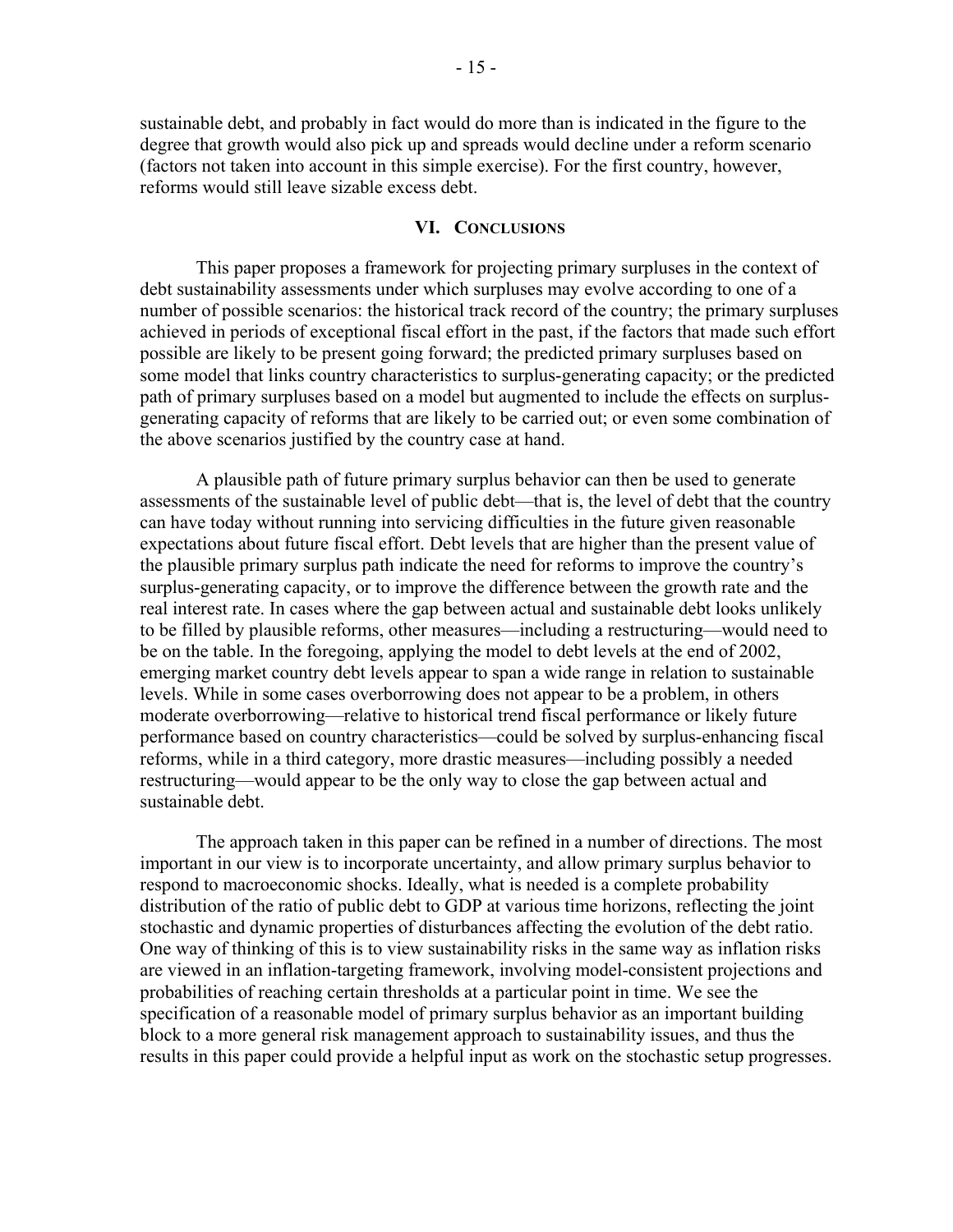#### **Data Appendix**

 The data used in this study, which builds on the public debt dataset compiled for the September 2003 *World Economic Outlook (WEO)*, covers 31 emerging market countries from 1990-2002, although the sample is unbalanced because some countries do not have data available for the whole period. Data were collected from IMF staff reports and country economists. Of these 31 countries, 19 had data for the public sector, 10 for the general government, and 5 for the central government. For most countries, data are on a gross basis (financial assets are not netted out), with Brazil, Egypt, Jordan, Pakistan, and Turkey being exceptions. For more details on the shortcomings of the fiscal data, including differences in coverage and definitions of the public sector, see Box 3.1 of the September 2003 *WEO*.

 In addition to data on primary balances, the ratio of public debt to GDP, and the ratio of revenue to GDP, the dataset includes information on some potential determinants of fiscal effort, including the output gap (measured as the percentage deviation of real GDP from a Hodrick-Prescott trend), oil and commodity prices (also measured as the percentage deviations from a Hodrick-Prescott trend), and inflation. The logarithm of inflation is used to lessen the outlier effects of high-inflation periods. Henisz's (2000) variable on political constraints (*POLCONV*) is used to examine the impact of checks and balances in the government's decision-making process. The election year dummy is taken from the World Bank's *Database of Political Institutions*, described in Beck and others (2001). Finally, the IMF-supported program dummy variable was constructed using the program dates from the *History of Lending Arrangements* reported by the IMF's Finance Department and available through the IMF's external website (www.imf.org).

| Table 3. Emerging Market Countries in Sample |          |              |  |  |
|----------------------------------------------|----------|--------------|--|--|
| Argentina                                    | India    | Peru         |  |  |
| <b>Brazil</b>                                | Israel   | Philippines  |  |  |
| Chile                                        | Jordan   | Poland       |  |  |
| China                                        | Korea    | Russia       |  |  |
| Côte d'Ivoire                                | Morocco  | Thailand     |  |  |
| Colombia                                     | Mexico   | Turkey       |  |  |
| Costa Rica                                   | Malaysia | Ukraine      |  |  |
| Ecuador                                      | Nigeria  | Uruguay      |  |  |
| Egypt                                        | Pakistan | Venezuela    |  |  |
| Hungary                                      | Panama   | South Africa |  |  |
| Indonesia                                    |          |              |  |  |

 In deriving sustainable debt levels from primary surplus behavior, an appropriate interest rate is needed. This is constructed as the weighted average of external and domestic interest rates, with the weight being determined by the share of external debt in total public debt. For the external interest rate, we add J.P. Morgan's EMBI (Emerging Market Bond Index) spread for the various emerging markets to the U.S. long-term real rate, measured by the long-term government bond yield (from the OECD database), minus CPI inflation. The domestic real interest rate is drawn from the World Bank's *Global Development Network*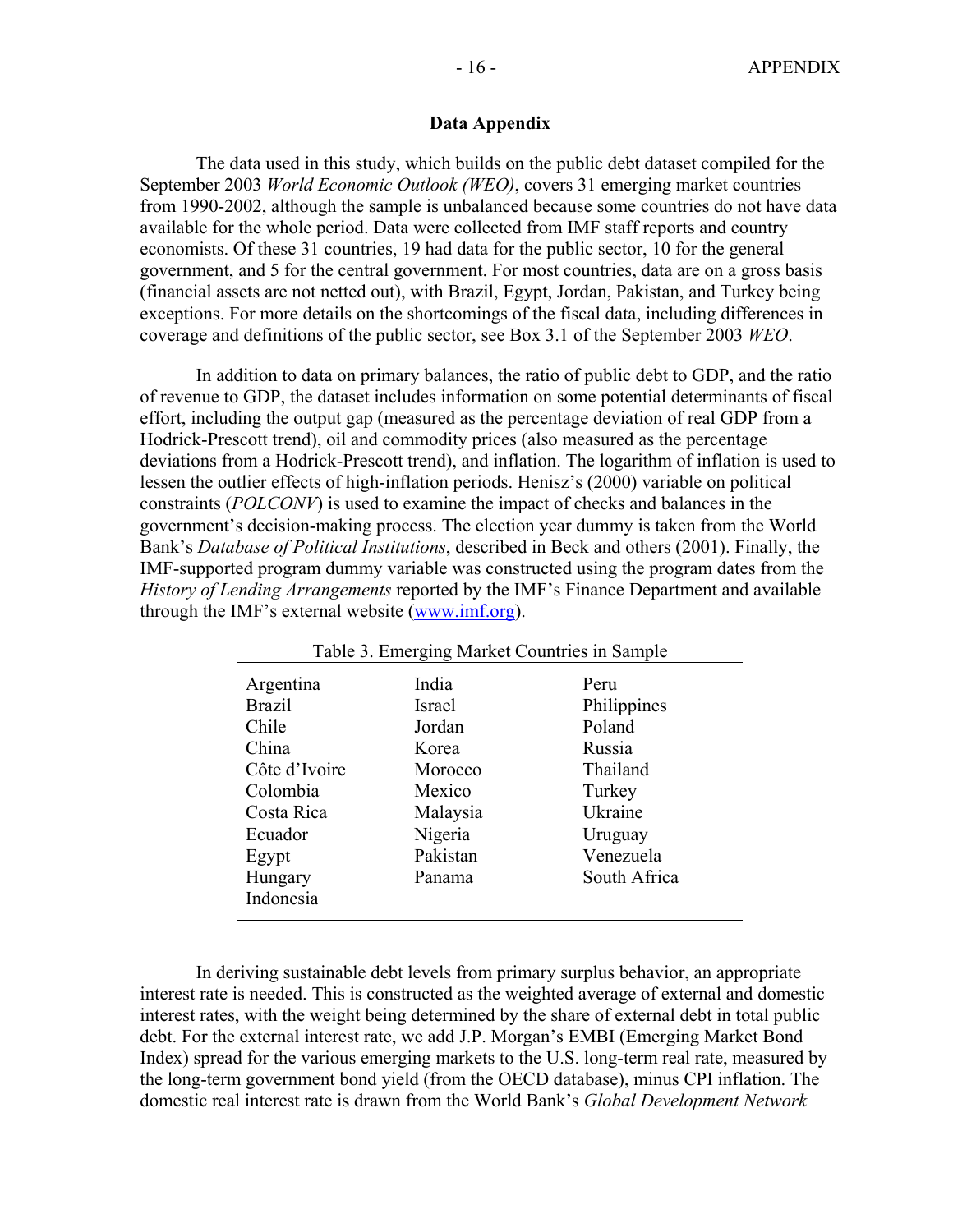database. Where the EMBI spread was not available, a predicted spread is generated using *Institutional Investor* ratings (as in Reinhart, Rogoff, and Savastano, 2003). Specifically, we run a regression of EMBI spreads on (100 minus *Institutional Investor* rating), with linear and quadratic terms allowed, since the relationship seems to be nonlinear. Two EMBI outliers (Russia 1999 and Argentina 2002) were dropped from the estimation. The fitted regression is then used to generate predicted spreads for observations with no EMBI data.